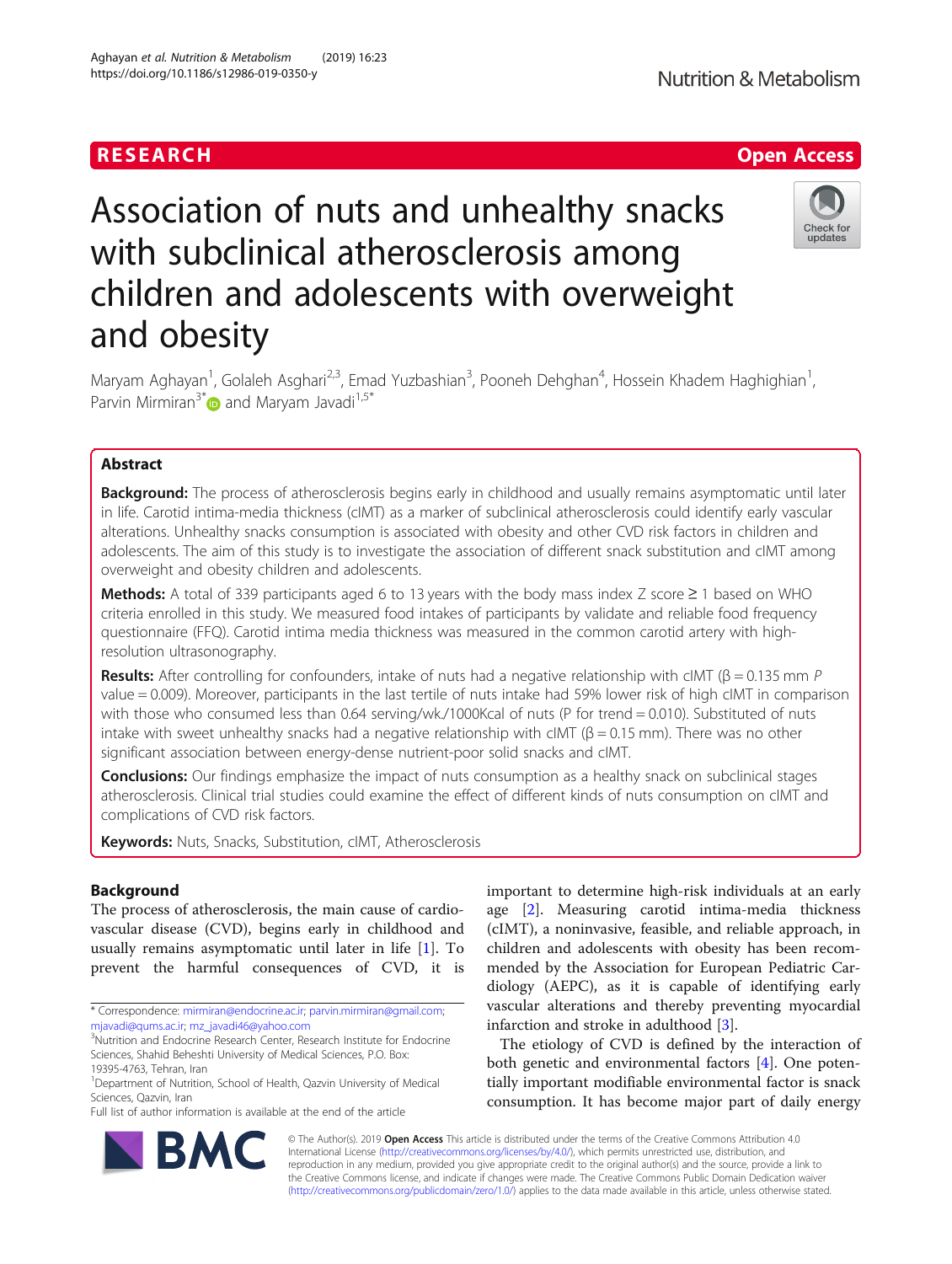intake, particularly among Iranian children which meet 40% of their total energy needs through snack consumption [\[5\]](#page-8-0).

There are two different types of snacks, based on the content of nutrients, including energy-dense nutrientpoor (e.g., potato chips, candy, cake) and nutrient-dense (e.g., unsalted nuts) snacks [\[6](#page-8-0)]. Consumption of unhealthy snacks, rich in trans fatty acids, sodium, and simple sugars disturb the lipid and glucose metabolism and are related to the CVD risk factors [\[7](#page-8-0)]. However, the anti-inflammation and antioxidant compounds that are common in nuts as a healthy snack, make them a valuable substitution for unhealthy snacks and link them to the reduction of CVD risk factors [[8\]](#page-8-0).

According to previous studies, substitution of desirable dietary fatty acids for other macronutrients decreased CVD risk factors among adult population [[9,](#page-8-0) [10](#page-8-0)]. However, the association of nuts substitution for unhealthy snacks on cIMT as subclinical atherosclerosis among children and adolescents has not yet been studied. Since children and adolescents with excess weight have more snack consumption and childhood obesity is related to adulthood atherosclerosis [\[11,](#page-8-0) [12](#page-8-0)], this study was designed to determine the relationship between nut consumption and cIMT among participants, and a specific aim was to examine the relation of nuts replacement by using substitution analysis for unhealthy snacks (salty and sweet) on cIMT.

# Methods

# Study population

For this cross-sectional study, 378 overweight and obese children (age- and sex-specific body mass index (BMI) Z-score  $\geq 1$  based on the criteria established by the World Health Organization) aged 6–13 years, were recruited from three main districts of Tehran, the capital of Iran. Individuals were eligible for inclusion if they had no known medical illnesses such as diabetes, liver, or kidney diseases, were not taking any dietary supplements, or using pharmaceutical agents that affect glucose and lipid metabolism. Twenty-three participants who missed anthropometric, dietary, biochemical and ultrasound assessments were excluded. Furthermore, those who over- or under-reported were also excluded  $(n = 16)$ . To define over- and underreports, the reported energy intake was divided by the estimated energy requirement (EER), calculated according to equations proposed by the Institute of Medicine who were not within the 2SD range [\[13](#page-8-0)]. Finally, the statistical analysis was performed on 339 overweight and obesity children and adolescents.

The design of this study was approved by the institutional ethics committee of the Research Institute for Endocrine Sciences, affiliated to the Shahid Beheshti

University of Medical Sciences, and written informed consent was obtained from participants' parents.

## Measurements

Anthropometric measurements were taken by a trained nutritionist according to standard methods. Weight was measured to the nearest 100 g, while participants were minimally clothed without shoes, using the scale function of the GAIA 359 PLUS (Jawon Medical Co. Ltd., Shinsang, Korea). Height was measured to the nearest 0.5 cm, in standing position with shoulders in normal alignment and without shoes, using a standard tape. BMI was calculated as weight divided by the square of the height ( $\text{kg/m}^2$ ). Waist circumference was measured to the nearest 0.5 cm using a measuring tape in the standing position after a gentle respiration, at the level of the umbilicus.

Blood pressure of participants was measured after 15 min of resting with a standard mercury sphygmomanometer on the right arm. It was measured twice and the mean of the two measurements was recorded as the participant's blood pressure. Pubertal status was classified according to the definitions of Tanner stages, determined by a well-trained endocrinologist. The pubertal developmental stage was categorized into 2 groups based on breast and genital stages (pre-pubertal: boys at genital stage I, girls at breast stage I; pubertal: boys at genital stage  $\geq$ II, girls at breast stage  $\geq$ II).

Physical activity was assessed by using the Modifiable Activity Questionnaire (MAQ), to calculate metabolic equivalent task minutes per week. Reliability and moderate validity have been specified previously for the Persian translated MAQ in adolescents [[14\]](#page-8-0). Low level of physical activity were considered as metabolic equivalent task < 600 min/wk.

Blood samples were drawn between 7:00 and 9:00 AM from all study participants after 12–14 h of overnight fasting. All the blood analyses were done at the Tehran Lipid Glucose Study (TLGS) research laboratory on the day of blood collection. Fasting plasma glucose (FPG) was measured by the enzymatic colorimetric method using glucose oxidase. Serum triglycerides (TGs) were assayed using an enzymatic colorimetric method with glycerol phosphate oxidase. These analyses were performed using commercial kits (Pars Azmoon, Tehran, Iran) and a Selectra 2 autoanalyzer (Vital Scientific, Spankeren, The Netherlands), with intra- and inter-assay coefficients of variation (CVs) of 1.1 and 1.4% for FPG and both less than 2% for TGs, respectively.

# Dietary assessment

Dietary intake was gathered using a reliable and validated, semi-quantitative food frequency questionnaire (FFQ) to assess the regular dietary intakes of participants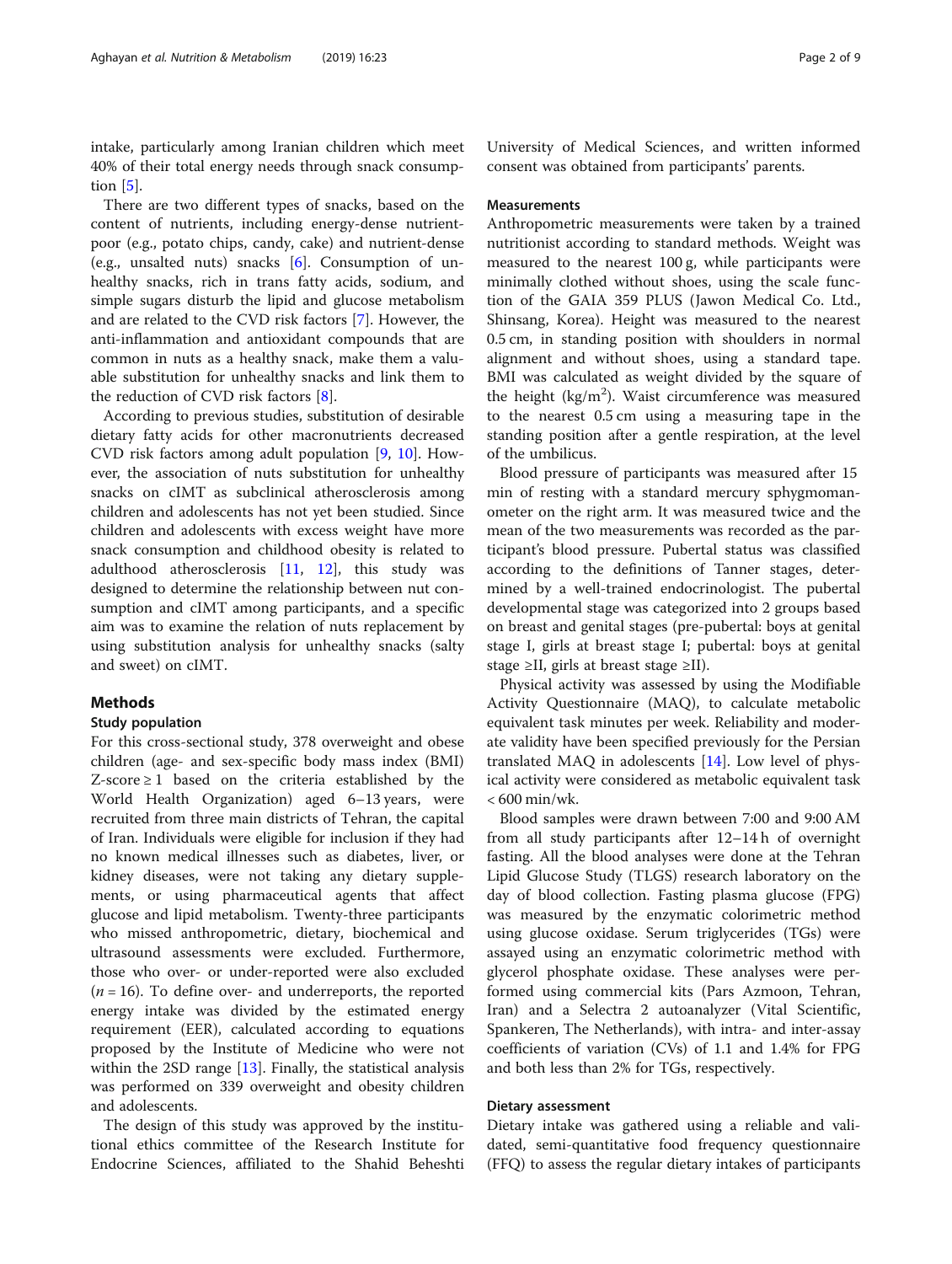over the previous year. Trained dieticians, during face-to-face interviews, asked participants and their mothers (when children were unable to recall) to designate their intake frequency for each food item consumed during the past year on a daily, weekly, or monthly basis. For each food item on the FFQ, a portion size was specified using US Department of Agriculture (USDA) serving sizes (eg, bread, 1 slice; apple, 1 medium; dairy, 1 cup) whenever possible; if this was not possible, household measures (eg, beans, 1 tablespoon; chicken meat, 1 leg, breast, or wing; rice, 1 large, medium, or small plate) were chosen and were then converted to grams and servings. Energy and nutrient contents were obtained from USDA food composition tables (FCT) because Iranian FCTs are incomplete and with limited data on nutrient content of raw foods and beverages foods, although, Iranian FCTs were used for traditional food items (Like Kashk) that are not listed in the USDA FCT. To evaluate the reproducibility of the FFQ, 132 participants completed the questionnaire twice, with a 14-month interval. Twelve dietary recalls were also collected (1 per month) to assess the validity of the FFQ. The adjusted correlation coefficients to assess validity of the FFQ for total food groups was 0.44 (nuts: 0.54) in men and 0.37 (nuts: 0.39) in women; intraclass correlation coefficients, which reflect the reproducibility of food groups in the FFQ, was 0.51 in men (nuts: 0.34) and 0.59 in women (nuts: 0.52) [[15](#page-8-0)].

Snacking patterns are usually classified based on two main criteria; the type of snack and the time when the snack was eaten  $[16]$  $[16]$ . In the current study, snacks were divided into low-energy high-nutrient (nuts) and unhealthy energy-dense nutrient-poor solid foods (salty and sweet). Sweet snacks included candies, chocolates, cookies, cakes, biscuits, confectionery, caramels, and traditional Iranian confectioneries, Gaz, Sohan, Noghl, Halva, Yazdi cakes, and salty ones included potato chips and puff (a corn snack or crisp coated with a mixture of cheese or cheese flavored). Total energy dense nutrient poor solid snacks were calculated by the summation of the sweet and salty snacks. Moreover, nuts included all kinds of tree nuts and seeds, including peanuts, almonds, walnuts, pistachios, hazelnuts, and seeds. Sugar-sweetened beverages or high nutritional value snacks such as fruits, vegetables, and dairy products were not included in this study.

# Carotid intima-media thickness measurement

Carotid intima-media thickness was measured by a trained radiologist (P.D.). Participants were examined in the supine position with head slightly extended and rotated to the opposite side of examination; carotid arteries were investigated using a high-resolution Samsung ultrasound machine (model UGEO WS80A) with a linear-array transducer operating at a frequency of at least 7 MHz. Depth, gain and focus was adjusted for each participant individually so that the arterial lumen was completely anechoic and in the center of the image. Common cIMT was measured from longitudinal B-mode images of the distal 1 cm of the far wall of each common carotid artery (CCA) between the intimal-luminal and the medial-adventitial interfaces of the carotid artery wall represented as a double-line density on the ultrasound image. Measurements were performed using the automated edge-tracking software (automated IMT calculator) which obviated the need to perform manual measurements [\[1](#page-8-0)].

# Statistical analysis

Statistical analysis was performed using the Statistical Package for Social Sciences (version 15.0; SPSS, Chicago IL). The normality of the distribution of variables was assessed by the Kolmogorov-Smirnov tests. Characteristics of participants according to tertiles of nuts intake were expressed as mean ± SD or median and interquartile range for continuous and percentages for categorical variables. To investigate the trend of variables according to the tertiles, ANOVA and chi-square test were used for continuous and categorical variables, respectively. Plasma TG, systolic and diastolic blood pressure were skewed, so the log transformation was used. A linear regression model was used to assess the relation of cIMT with snack consumptions. Multivariable logistic regression models were used to examine the association of snack consumptions with cIMT. The odds ratio (OR) and 95% confidence intervals (CIs) for the incidence of high cIMT were calculated. Because of the continuous nature of cIMT, we binned it into tertiles and put the two first tertiles as low cIMT and the last one as high cIMT. The first model was adjusted for age, sex, total energy intake, physical activity and pubertal status and the second was further adjusted for BMI.

We estimated the associations of substituting 1 serving of nuts for 1 serving of sweet, salty, and energy-dense nutrient-poor solid snacks with cIMT by including them as continuous variables in the same multivariate model, which also contained non-dietary covariates and total energy intake. The difference in their coefficients and in their own variances and covariance were used to estimate the substitution associations [[17\]](#page-8-0).

In this study, we have conducted the sensitivity analysis to assess the robustness of the results. For this reason, we have added more atherosclerosis risk factor such as systolic (SBP) and diastolic (DBP) blood pressure, and intakes of saturated (SFA), monounsaturated (MUFA), and polyunsaturated (PUFA) fatty acids as further potential confounders.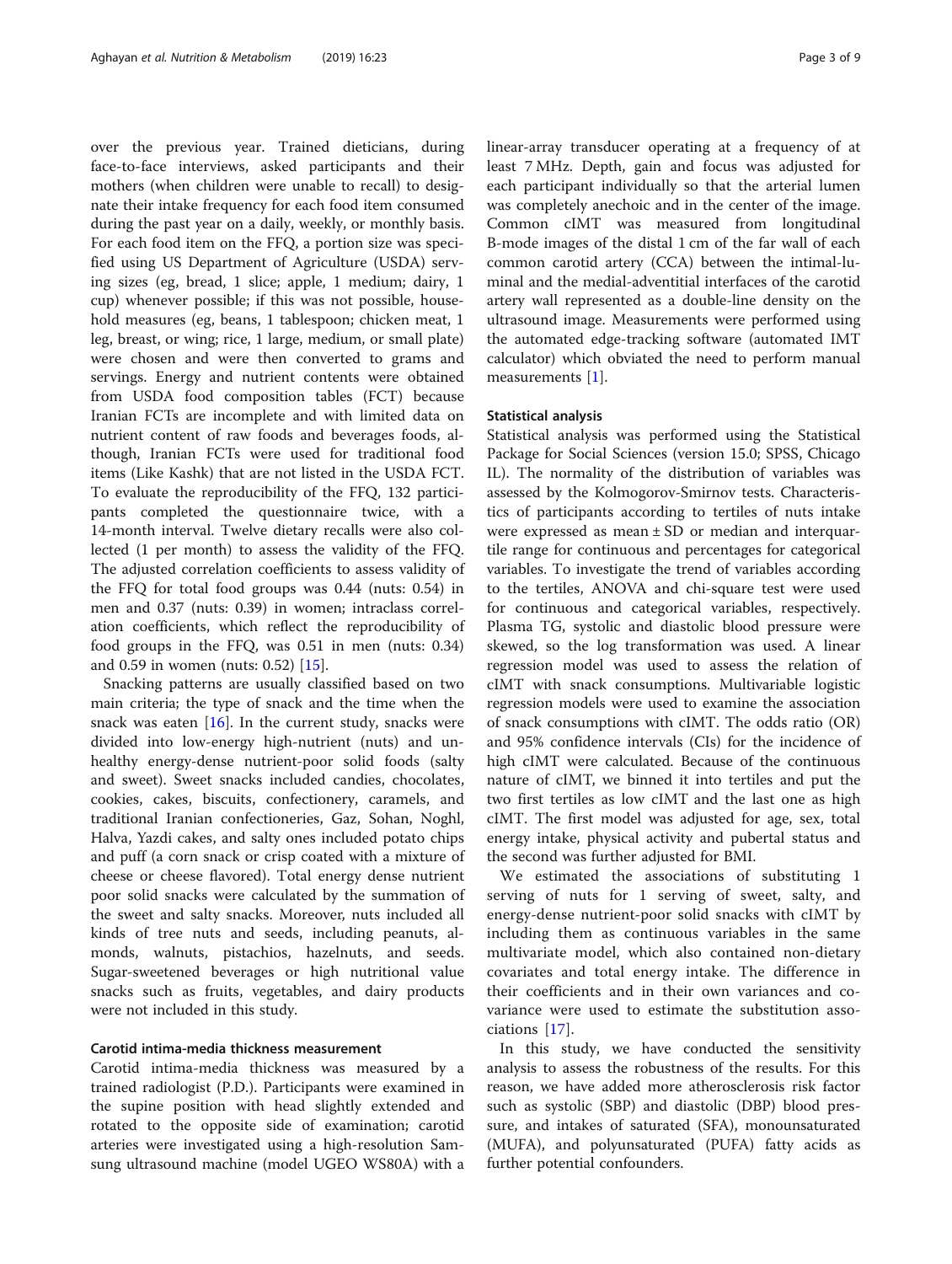# Results

Mean  $(\pm SD)$  age and BMI z-score of participants were  $9.3 \pm 1.7$  years and  $2.5 \pm 0.7$  respectively. The obesity and low physical activity of children and adolescents were 68.4 and 56.3%, respectively and 82% had started puberty. The mean (±SD) intake of nuts, sweet, and salty snacks were  $1.8 \pm 2.5$ ,  $3.0 \pm 1.8$  and  $1.0 \pm 1.2$  servings/ wk./1000Kcal, respectively.

There was no significant difference between baseline demographics and characteristics of participants across categories of nuts intake (Table 1). Mean dietary intakes of participants across tertiles of nuts consumption are shown in Table [2](#page-4-0). By increasing the tertiles of nuts consumption, percent of energy from total fat, monounsaturated fatty acid (MUFA), and polyunsaturated fatty acid (PUFA) increased. Participants in the highest compared with the lowest tertile of nuts had lower intakes of carbohydrates and fiber.

Standardized coefficient of cIMT and snack consumptions are presented in Table [3](#page-4-0). There was a negative relation between nut consumptions and cIMT after controlling for sex, age, energy intake, pubertal status, and physical activity ( $\beta$  = -0.135, P = 0.009). This relation

remained significant after further adjustment for BMI. However, there was no significant association between intake of energy-dense nutrient-poor solid snacks and cIMT, in the fully adjusted model.

The risk of high cIMT according to tertiles of snack consumptions is presented in Table [4](#page-5-0). In comparison with the participants in the lowest tertile of nuts intake, those in the highest one had an indirect relation with risk of high cIMT in the fully adjusted model (OR: 0.41; 95% CI: 0.21 to 0.79, P for trend = 0.010). However, there was no relationship between consumption of energydense nutrient-poor solid snacks and risk of high cIMT even after adjustments for potential confounders.

Substitution analysis for estimating the replacement of one serving of nuts as a healthy snack with sweet, salty and total energy-dense nutrient-poor solid snacks is shown in Figs. [1](#page-5-0) and [2.](#page-6-0) Substituting one serving of nuts for one serving of sweet but not salty and total energy-dense nutrient-poor solid snacks had inverse relationship with the cIMT (β =  $-0.15$ , 95% CI =  $-0.29$  to − 0.00). Moreover substitution of nuts for sweet, salty and energy-dense nutrient-poor solid snacks was not in relationship with risk of high cIMT in the fully adjusted model.

As Fig. [3](#page-6-0) shows, there was a negative linear relationship between nuts intake and risk of high cIMT; however, this relationship became plateau after the point

Nuts (serving/wk./1000Kcal) P for

Table 1 Baseline characteristic of children and adolescents according to tertiles of nut consumption

| T1 (< 0.64)        | $T2(0.65 - 1.60)$  | T3 (> 1.61)      | trend |  |
|--------------------|--------------------|------------------|-------|--|
| 113                | 113                | 113              |       |  |
| 0.34               | 0.99               | 2.78             |       |  |
| $9.2 \pm 1.7$      | $9.3 \pm 1.7$      | $9.4 \pm 1.8$    | 0.471 |  |
| 44.6               | 44.2               | 54.4             | 0.142 |  |
| $80.5 \pm 10.6$    | $80.6 \pm 8.4$     | $80.9 \pm 9.7$   | 0.707 |  |
| $23.4 \pm 3.5$     | $23.2 \pm 2.9$     | $23.3 \pm 3.3$   | 0.864 |  |
| $0.2 \pm 1.0$      | $0.1 \pm 0.9$      | $0.1 \pm 1.0$    | 0.864 |  |
| 68.8               | 69.9               | 66.7             | 0.735 |  |
| 61.6               | 52.2               | 55.3             | 0.606 |  |
| 80.4               | 78.8               | 88.6             | 0.101 |  |
| $105.1 \pm 12.8$   | $104.2 \pm 13.0$   | $105.3 \pm 13.7$ | 0.737 |  |
| $64.8 \pm 8.4$     | $65.2 \pm 8.4$     | $66.2 \pm 10.5$  | 0.251 |  |
| 19.6               | 25.7               | 25.4             | 0.307 |  |
| $90.8 \pm 9.5$     | $91.2 \pm 9.0$     | $89.8 \pm 8.9$   | 0.341 |  |
| 19.6               | 14.3               | 15.9             | 0.456 |  |
| 107.5 (80.0-134.0) | 101.0 (74.0-134.0) | 106.0 (75-152.2) | 0.195 |  |
| 44.6               | 42.1               | 47.8             | 0.635 |  |
|                    |                    |                  |       |  |

WC waist circumference, BMI z-score body mass index z-score, SBP systolic blood pressure, DBP diastolic blood pressure, FPG fasting plasma glucose Data are represented as mean  $\pm$  SD or median (IQR 25-75) for continuous variables and as percentages for categorical variables ANOVA and chi-square test were used for continuous and categorical variables, respectively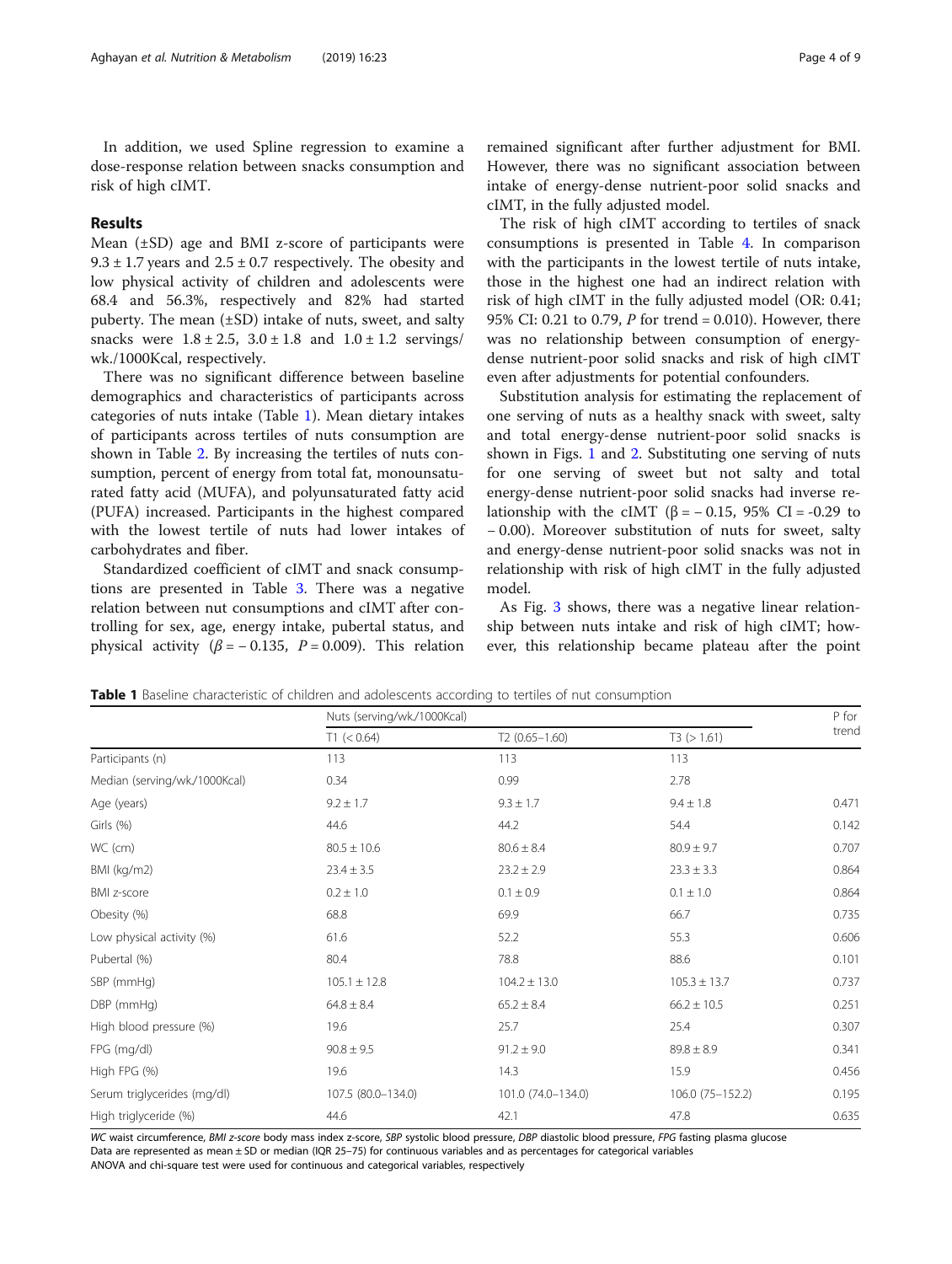<span id="page-4-0"></span>Table 2 Dietary Factors of children and adolescents according to tertiles of nut consumptions

|                                                                | Nuts (serving/wk./1000Kcal) |                   |                |       |
|----------------------------------------------------------------|-----------------------------|-------------------|----------------|-------|
|                                                                | T1 (< 0.64)                 | $T2(0.65 - 1.60)$ | T3 (> 1.61)    | trend |
| Total energy intake (Kcal)                                     | 2834                        | 2911              | 2809           | 0.664 |
| Carbohydrate (% energy)                                        | $56.8 \pm 5.6$              | $56.8 \pm 5.6$    | $54.4 \pm 5.6$ | 0.000 |
| Dietary fiber (g/1000Kcal)                                     | $18.7 \pm 6.1$              | $17.0 \pm 6.1$    | $16.6 \pm 5.3$ | 0.047 |
| Total fat (%energy)                                            | $31.9 \pm 5.6$              | $32.5 \pm 5.3$    | $34.6 \pm 5.1$ | 0.000 |
| SFA (%energy)                                                  | $10.1 \pm 2.5$              | $10.1 \pm 2.3$    | $10.5 \pm 2.2$ | 0.106 |
| MUFA (%energy)                                                 | $10.1 \pm 2.3$              | $10.2 \pm 2.2$    | $10.8 \pm 2.2$ | 0.010 |
| PUFA (%energy)                                                 | $6.6 \pm 2.1$               | $6.7 \pm 1.9$     | $7.6 \pm 1.8$  | 0.000 |
| Protein (%energy)                                              | $13.4 \pm 2.1$              | $13.0 \pm 2.1$    | $13.6 \pm 2.$  | 0.265 |
| Vegetable (serving/wk./1000Kcal)                               | $5.3 \pm 2.7$               | $6.0 \pm 3.3$     | $6.2 \pm 3.7$  | 0.089 |
| Fruit (serving/wk./1000Kcal)                                   | $6.7 \pm 3.4$               | $7.9 \pm 4.7$     | $7.6 \pm 3.7$  | 0.436 |
| Sweet snacks (serving/wk./1000Kcal)                            | $2.8 \pm 1.4$               | $3.2 \pm 1.9$     | $3.0 \pm 1.9$  | 0.745 |
| Salty snacks (serving/wk./1000Kcal)                            | $1.0 \pm 1.3$               | $1.0 \pm 1.3$     | $1.0 \pm 0.9$  | 0.938 |
| Energy-dense nutrient-poor solid snacks (serving/wk./1000Kcal) | $3.9 \pm 1.7$               | $4.2 \pm 2.3$     | $4.5 \pm 2.0$  | 0.811 |

SFA saturated fatty acid, MUFA monounsaturated fatty acid, PUFA polyunsaturated fatty acid

Data are represented as mean ± SD

Linear regression was used

where nuts consumption was more than 5 serving/wk./ 1000Kcal.

In the sensitivity analysis, the association of nuts intake and unhealthy snacks with cIMT and the risk of high cIMT did not substantially change when we further adjusted for SBP, DBP, SFA, MUFA, and PUFA (data was shown on Additional files [1:](#page-7-0) Tables S1 and S2).

# Discussion

In this cross-sectional study, nuts intake was inversely associated with the cIMT, independent of several known confounders. Compared with participants in the first tertile of nuts intake, those who were in the highest tertile had a 59% lower risk of high cIMT. Moreover,

Table 3 Standardized coefficients of snack consumption with cIMT in children and adolescents

|                                                                | carotid intima-media thickness |           |  |
|----------------------------------------------------------------|--------------------------------|-----------|--|
|                                                                | ß                              | $P$ value |  |
| Nuts (serving/wk/1000 kcal)                                    |                                |           |  |
| Model1                                                         | $-0.106$                       | 0.051     |  |
| Model <sub>2</sub>                                             | $-0.135$                       | 0.009     |  |
| ElehoM                                                         | $-0.135$                       | 0.009     |  |
| Energy-dense nutrient-poor solid snacks (serving/wk/1000 kcal) |                                |           |  |
| Model1                                                         | $-0.057$                       | 0.293     |  |
| Model <sub>2</sub>                                             | $-0.008$                       | 0.874     |  |
| Model3                                                         | $-0.008$                       | 0.882     |  |

Model 1 was crude

Model 2 was adjusted for sex, age, energy intake, pubertal status, physical activity

Model 3 was adjusted for model 2 variables plus BMI

Linear regression was used

substitution of one serving of nuts for one serving of sweet snacks had a negative relationship with cIMT.

To the best of our knowledge, this is the first study that has investigated the relationship between nut consumptions and cIMT and also the association of nuts substitution for unhealthy snacks with cIMT among children and adolescents. However, a number of observational studies have investigated the relationship between snack consumption and CVD risk factors [[18,](#page-8-0) [19\]](#page-8-0). Results of the National Health and Nutrition Examination Survey (NHANES) study indicated that consumption 7 g/day of nuts was related to decreased diastolic blood pressure among adolescents [[18\]](#page-8-0). Identification and prevention of dietary and lifestyle-induced health effects in children and infants (IDEFICS) study, which investigated the relation of food intakes and CVD risk score among children aged 2–9 years, revealed that nuts and seed intakes decreased the risk of CVD score by 38% in boys [\[19\]](#page-8-0). Moreover, the desirable effects of nuts in the frame work of the Mediterranean diet on cIMT has been confirmed in two other studies [[20](#page-8-0), [21](#page-8-0)]. According to the clinical trial study of Gianini et.al, the Mediterranean diet decreased cIMT by 0.03 mm and improved lipid profiles in pre-pubertal hyper-cholesterolemic children with mean age of 7.5 years [\[20](#page-8-0)]. In a recent systematic review by Peterson et.al, results indicated that Mediterranean style dietary patterns may reduce cIMT progression in all age groups  $[21]$  $[21]$ . However, it is important to consider the synergistic effect of nuts and other healthy food items as components of the Mediterranean diet on CVD risk factors. Comparison of our findings with others is difficult, due to the very limited number of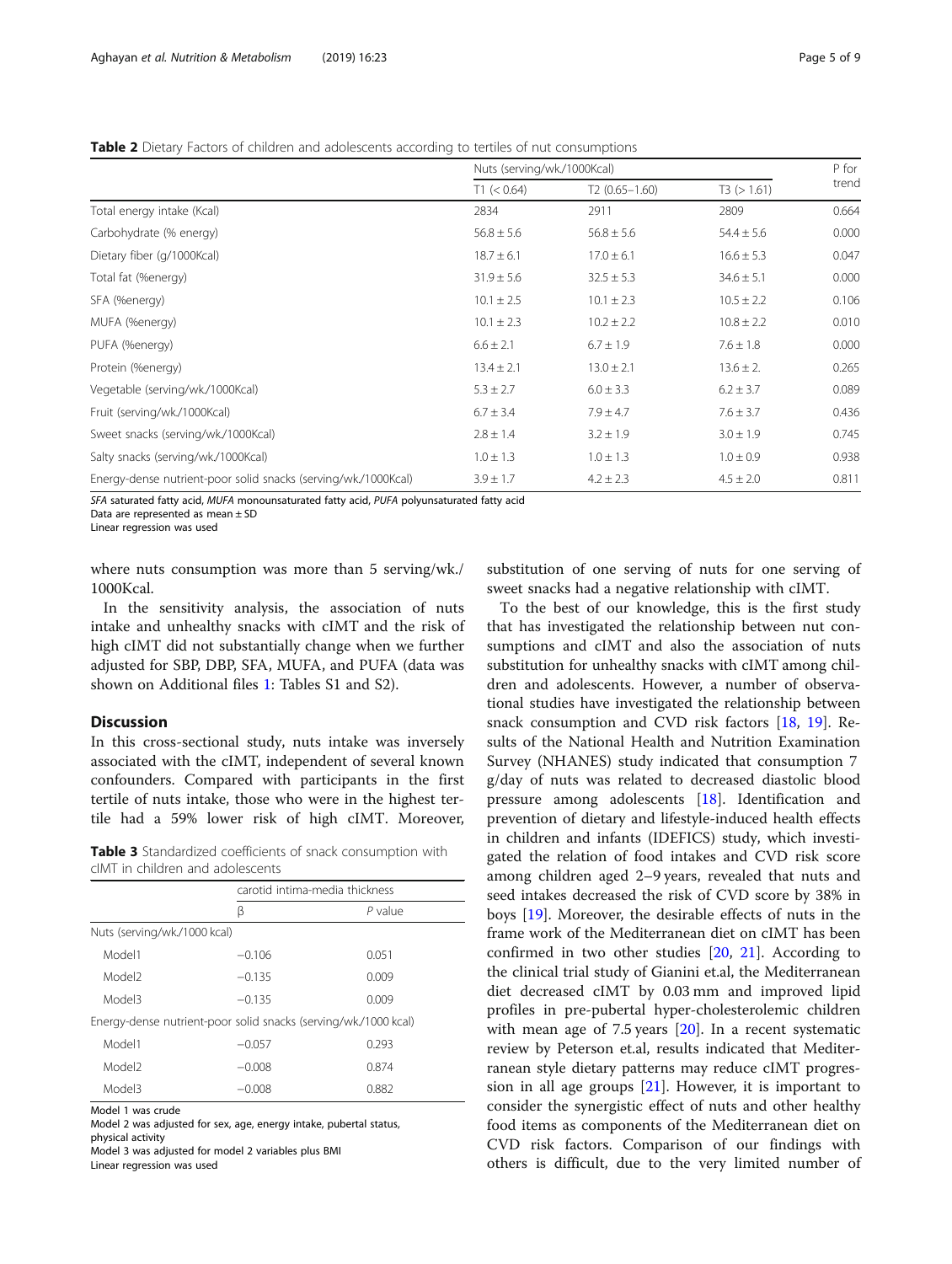<span id="page-5-0"></span>

| Table 4 Multivariable-adjusted ORs (95% Cls) for the prevalence of high cIMT by tertiles of snack consumption in children and |  |  |  |
|-------------------------------------------------------------------------------------------------------------------------------|--|--|--|
| adolescents                                                                                                                   |  |  |  |

|                                                                        | Intakes       |                     |                     | P for |
|------------------------------------------------------------------------|---------------|---------------------|---------------------|-------|
|                                                                        | $T1(n = 112)$ | $T2(n = 114)$       | $T3(n = 113)$       | trend |
| Median nuts (serving/wk./1000 kcal)                                    | 0.34          | 0.99                | 2.78                |       |
| Model 1                                                                | 1.00          | $0.83(0.47 - 1.46)$ | $0.49(0.27 - 0.89)$ | 0.018 |
| Model 2                                                                | 1.00          | $0.72(0.39 - 1.31)$ | $0.42(0.22 - 0.81)$ | 0.011 |
| Model 3                                                                | 1.00          | $0.70(0.38 - 1.28)$ | $0.41(0.21 - 0.79)$ | 0.010 |
| Median energy-dense nutrient-poor solid snacks (serving/wk./1000 kcal) | 2.13          | 3.83                | 5.83                |       |
| Model 1                                                                | 1.00          | $0.95(0.54 - 1.69)$ | $0.76(0.42 - 1.37)$ | 0.367 |
| Model 2                                                                | 1.00          | $1.15(0.62 - 2.13)$ | $1.02(0.54 - 1.91)$ | 0.954 |
| Model 3                                                                | 1.00          | $1.13(0.61 - 2.11)$ | $1.00(0.53 - 1.89)$ | 0.985 |

cIMT carotid intima-media thickness

Model 1 was crude

Model 2 was adjusted for sex, age, energy intake, pubertal status, physical activity

Model 3 was adjusted for model 2 variables plus BMI Using the median values for tertiles of snacks as continuous variables

studies as well as different study designs, sample sizes, and use of different variables; nevertheless, based on all their results, nuts intake reduced cIMT and other CVD risk factors among children and adults.

To date, no other studies have investigated the relation of unhealthy snack consumption and subclinical atherosclerosis among children and adolescents. However, some limited controversial findings investigated the association of unhealthy snacks and CVD risk factors with metabolic syndrome [[19,](#page-8-0) [22,](#page-8-0) [23\]](#page-8-0). Our previous study showed consumption of unhealthy snacks increased the risk of the incident metabolic syndrome and hypertension [[22\]](#page-8-0), findings in contrast to those of a cross-sectional study performed in the United States, that candy consumption did not have a relationship with blood pressure and lipid profiles of both children and adolescents [\[23\]](#page-8-0), which is in line with results of the IDEFICS study which found that sweets decreased the CVD risk score by 48% and had a protective effect on CVD risk factors [[19](#page-8-0)]. The relation of dietary patterns and cIMT has also been studied. The Cardiovascular Risk in Young Finns study, (subjects aged 3–18 years) investigated the relation of childhood dietary patterns on adulthood CVD risk factors and progression of atherosclerosis by measuring cIMT [[24,](#page-8-0) [25](#page-8-0)]. Mikkila et.al showed that the more adherence to the traditional dietary pattern characterized by high consumption of potatoes, butter, sausages, and coffee was associated with cIMT, although one SD increase in scores of the healthy dietary pattern (characterized by high consumption of vegetables, legumes and nuts, tea, and cheese) did not have any relation to cIMT in both genders [[25\]](#page-8-0). In the current study, we found no relationship between intakes of energy-dense nutrient-poor solid snacks and cIMT.

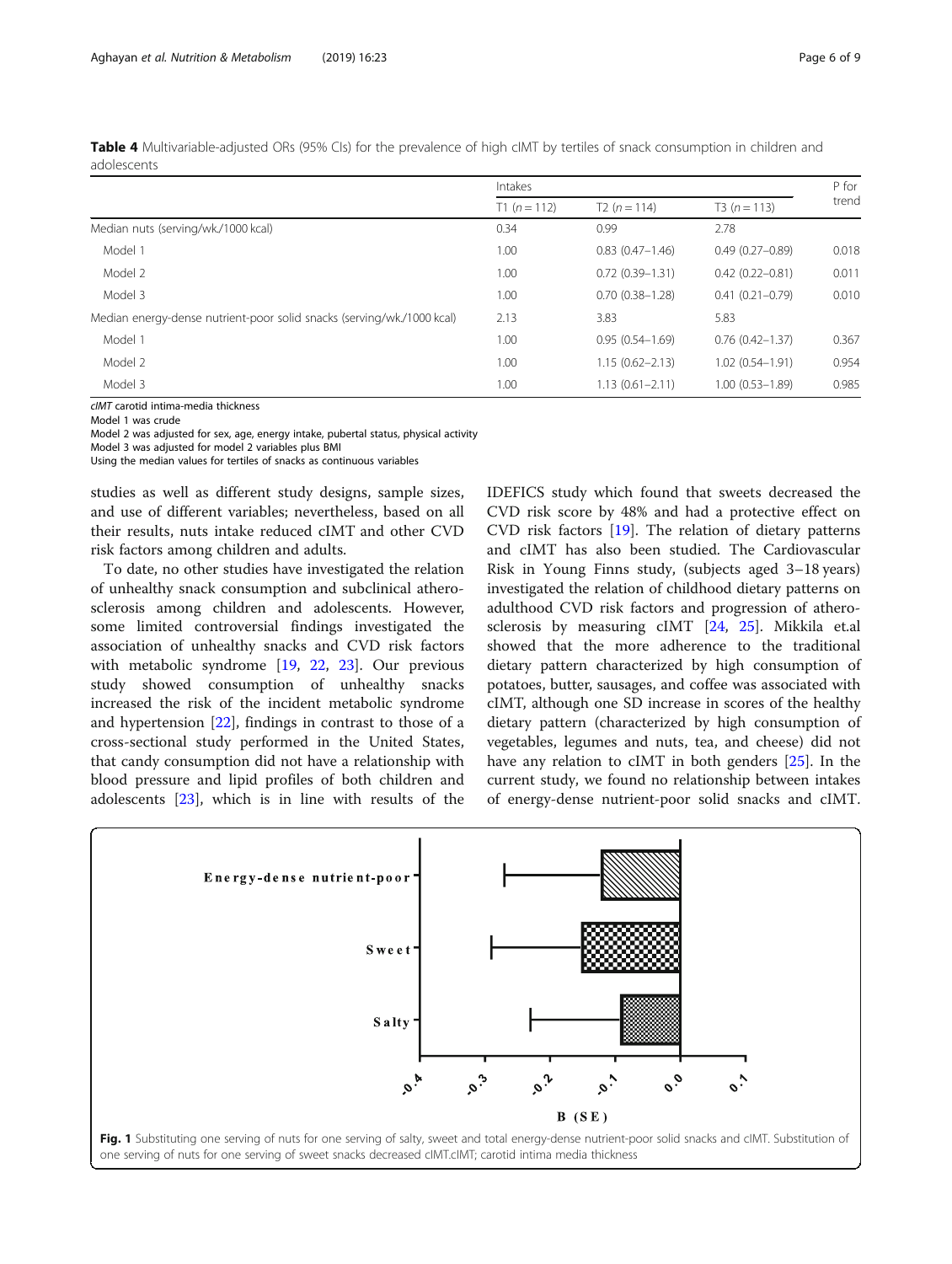<span id="page-6-0"></span>

Carotid intima media thickness as structural progression of the vascular wall thickening takes time to show its atherosclerosis effects. Moreover, we observed a very narrow range of cIMT among participants in young age group and in newly pubertal status. Besides, the cross-sectional design of the present study makes the observation of this relationship quite complicated.

An interesting point of current study was using the substitution model of different snack types; which indicated that cIMT decreased when nuts replaced for sweet unhealthy snacks; supporting the protective effect of nuts in the single dietary model. Replacing sweet unhealthy snacks with nuts is important in this regard that according to Karimian et.al, Iranian students received

40% of their total energy needs from snack consumption which provides a big part of their total energy intake [\[5](#page-8-0)], and replacement led to higher intake of nutrient-rich diets that are lower in energy-dense nutrient-poor food items and increase intakes of more favorable fatty acids [[26\]](#page-8-0). Unhealthy diets in childhood can deteriorate vascular changes and increased risk of CVD in adulthood. Despite the fact that cIMT reduction which observed in the current study was very small, this small change is very important due to its effects on several CVD events in adulthood [\[27\]](#page-8-0).

The beneficial effects of nuts may be described by their unique nutrient profiles including fiber, vitamins E, potassium, magnesium, antioxidants, polyphenols,

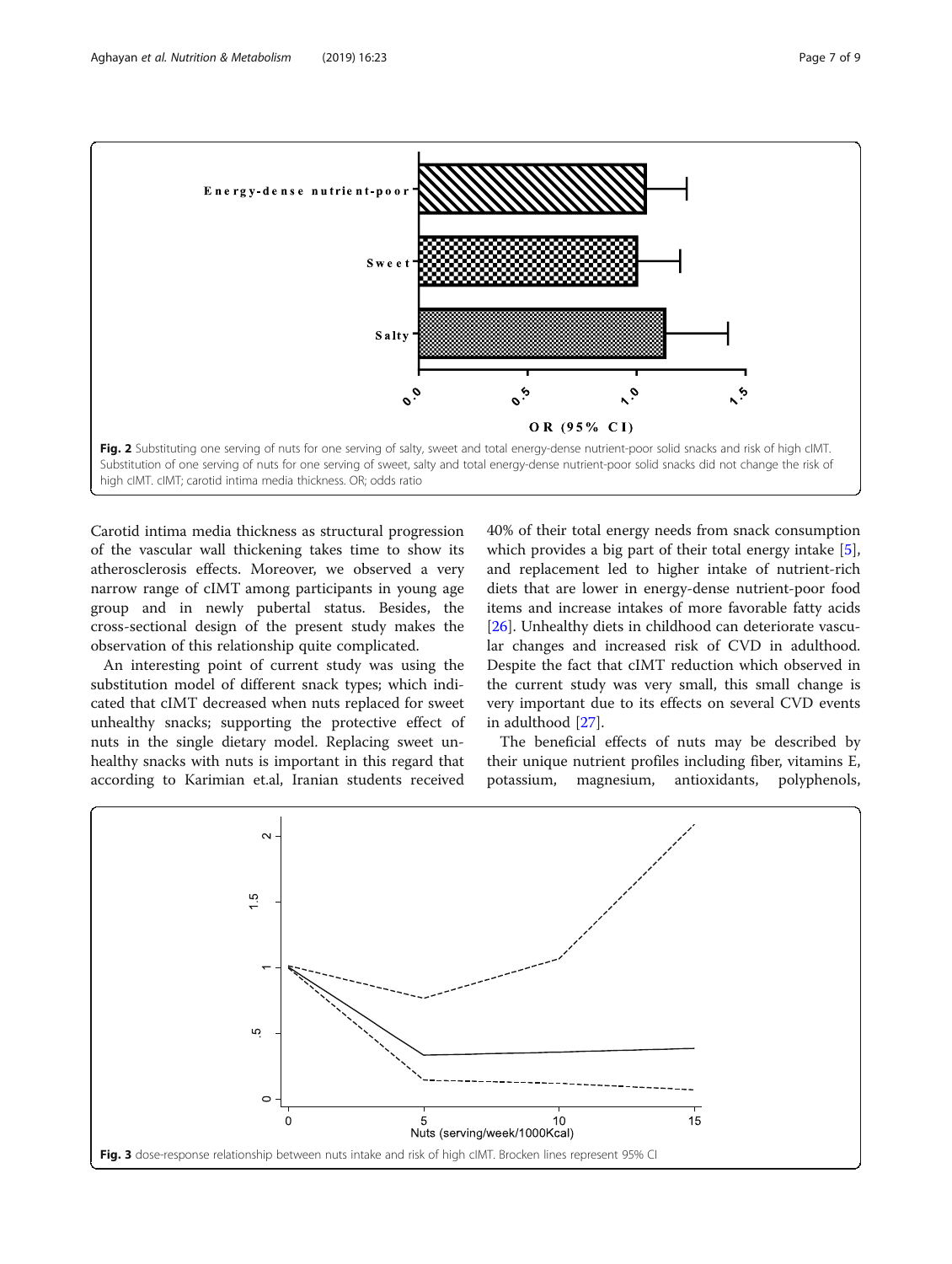<span id="page-7-0"></span>desirable fatty acid profiles, through decrease of total LDL-cholesterol, reduced lipid peroxidation, improved endothelial function, thereby having a beneficial effects on cardiovascular risk factors [\[8,](#page-8-0) [28,](#page-8-0) [29\]](#page-8-0). Analyzing the childhood serum cholesterol ester fatty acid as markers of dietary fatty acid intake, childhood saturated fatty acid was directly, and omega 6 fatty acids were inversly associated with adulthood cIMT [[30\]](#page-8-0). We examined the thickness of arterial wall as a predictor of the subclinical stage of endothelial dysfunction. Agustench et.al indicated that nut consumption has beneficial effects on endothelial function, inflammatory markers, and insulin resistance that are related to sufficient bioactive compounds that are common in nuts [\[31](#page-8-0)].

Our study has some limitations. First, although the statistical models for various confounders were carefully controlled, it is possible to miss the exclusion of unknown residual confounders. Second, because of the cross-sectional design of the study, we could not assess the causality of study. Third, according to Vance et.al, the underreporting of unhealthy food items among children with overweight and obesity is much higher, which made our interpretation difficult [[32\]](#page-8-0). However, with the help of expert interviewers and taking information from mothers about food items minimizes recall limitations. Moreover, we excluded the under and over reported. Fourth, in this study, we could not define the time and place of snacking and the amount of energy intake in each snack type, which could have helped us with better interpretation. Another limitation was that liquid snacks including milk and sugar-sweetened beverages were not considered in the analysis. Moreover, there is no data regarding the validity of cIMT, however, in this study it was measured by a trained radiologist and using automated software which obviated the need to perform manual measurements. Finally, we used the USDA food composition table as the Iranian one was not complete. This study also has its strength; in the current study, we adjusted the puberty status of participants for controlling the effect of hormonal changes of this period on vascular structure. Moreover, a validated and reliable FFQ was used, which was completed by expert nutritionists to minimize potential measurement errors.

# Conclusion

In conclusion we found that consumption of nuts has a desirable association with cIMT among children and adolescents with overweight and obesity. Besides, substitution of nuts for sweet unhealthy snacks could also decrease the cIMT. Our findings emphasize the favorable impact of nut consumptions as a healthy snack on subclinical atherosclerosis. Future clinical trial studies could examine the effect of different kinds of nut consumptions on cIMT and other CVD risk factors.

# Additional file

[Additional file 1:](https://doi.org/10.1186/s12986-019-0350-y) Table S1. Standardized coefficients of snack consumption with cIMT in children and adolescents. Table S2. Multivariable-adjusted ORs (95% CIs) for the prevalence of high cIMT by tertiles of snack consumption in children and adolescents. (DOCX 15 kb)

#### Abbreviations

AEPC: European Pediatric Cardiology; BMI: Body mass index; cIMT: Carotid intima-media thickness; CIs: Confidence intervals; CVD: Cardio vascular disease; CVs: Coefficients of variation; DBP: Diastolic blood pressure; FCT: Food composition tables; FFQ: Food frequency questionnaire; FPG: Fasting plasma glucose; MAQ: Modifiable Activity Questionnaire; MUFA: Monounsaturated fatty acid; NHANES: National Health and Nutrition Examination Survey; OR: Odds ratio; PUFA: Polyunsaturated fatty acid; SBP: Systolic blood pressure; SFA: Saturated fatty acid; TGs: Serum triglycerides; TLGS: Tehran Lipid Glucose Study; USDA: US Department of Agriculture; WHO: World Health Organization

#### Acknowledgements

We would like to acknowledge Ms. Niloofar Shiva for a critical editing of English grammar and syntax of the manuscript.

#### Funding

This work was funded by a grant from the Research Institute for Endocrine Sciences, Shahid Beheshti University of Medical Sciences, Tehran, Iran.

#### Availability of data and materials

All data generated or analyzed during this study are included in this published article.

#### Authors' contributions

All authors have read and approved the final manuscript. Overall P. M., M. J. supervised the project and approved the final version of the manuscript to be submitted. G. A. and M. A. designed the research; P. D. measured carotid intima-media thickness; M. A. and E. Y. analyzed and interpreted the data; H. KH. critically reviewed the manuscript; and G. A., E. Y, and M. A. drafted the initial manuscript.

#### Ethics approval and consent to participate

The design of this study was approved by the institutional ethics committee of the Research Institute for Endocrine Sciences, affiliated to the Shahid Beheshti University of Medical Sciences, and written informed consent was obtained from participants' parents.

#### Consent for publication

Not applicable

# Competing interests

The authors declare that they have no competing interests.

### Publisher's Note

Springer Nature remains neutral with regard to jurisdictional claims in published maps and institutional affiliations.

# Author details

<sup>1</sup>Department of Nutrition, School of Health, Qazvin University of Medical Sciences, Qazvin, Iran. <sup>2</sup> Department of Clinical Nutrition and Dietetics, Faculty of Nutrition Sciences and Food Technology, National Nutrition and Food Technology Research Institute, Shahid Beheshti University of Medical Sciences, Tehran, Iran. <sup>3</sup>Nutrition and Endocrine Research Center, Research Institute for Endocrine Sciences, Shahid Beheshti University of Medical Sciences, P.O. Box: 19395-4763, Tehran, Iran. <sup>4</sup>Department of Imaging Research Development Center, Taleghani Hospital, Shahid Beheshti University of Medical Sciences, Tehran, Iran. <sup>5</sup>Children Growth Research Center, Qazvin University of Medical Sciences, P.O. Box: 34159-14595, Qazvin, Iran.